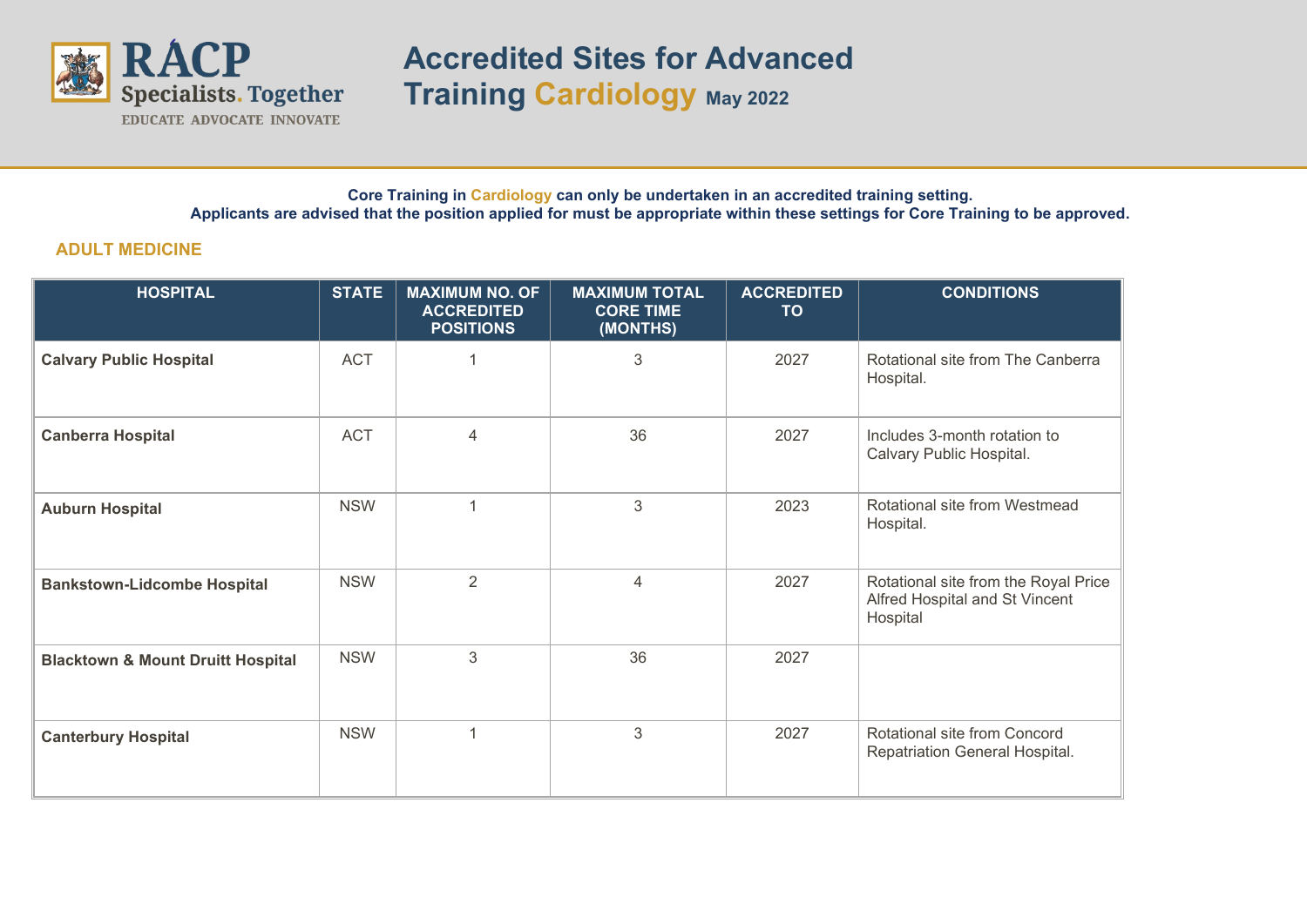| <b>HOSPITAL</b>                                        | <b>STATE</b> | <b>MAXIMUM NO. OF</b><br><b>ACCREDITED</b><br><b>POSITIONS</b> | <b>MAXIMUM TOTAL</b><br><b>CORE TIME</b><br>(MONTHS) | <b>ACCREDITED</b><br><b>TO</b> | <b>CONDITIONS</b>                                                                                                                       |
|--------------------------------------------------------|--------------|----------------------------------------------------------------|------------------------------------------------------|--------------------------------|-----------------------------------------------------------------------------------------------------------------------------------------|
| <b>Campbelltown Hospital</b>                           | <b>NSW</b>   | $\overline{2}$                                                 | 12                                                   | 2023                           | Rotational site from Liverpool<br>Hospital.                                                                                             |
| <b>Concord Repatriation General</b><br><b>Hospital</b> | <b>NSW</b>   | $\overline{4}$                                                 | 36                                                   | 2027                           | Includes rotation to the Royal<br>Prince Alfred Hospital for cardiac<br>surgery experience.                                             |
| <b>Gosford Hospital</b>                                | <b>NSW</b>   | $\overline{4}$                                                 | 36                                                   | 2027                           | Includes rotations to St Vincent's<br>Hospital and Wyong Hospital.<br>From 2019 will include rotations to<br>Royal North Shore Hospital |
| <b>John Hunter Hospital</b>                            | <b>NSW</b>   | $\overline{4}$                                                 | 36                                                   | 2024                           | Includes rotation to Tamworth Rural<br>Referral Hospital.                                                                               |
| <b>Lismore Base Hospital</b>                           | <b>NSW</b>   | $\mathbf{1}$                                                   | $6\phantom{1}6$                                      | 2028                           | Rotational site from the Gold Coast<br>University Hospital.                                                                             |
| <b>Liverpool Hospital</b>                              | <b>NSW</b>   | $6\phantom{1}$                                                 | 36                                                   | 2021                           | Includes rotation to Campbelltown<br>Hospital                                                                                           |
| <b>Macquarie University Hospital</b>                   | <b>NSW</b>   | $\mathbf{1}$                                                   | 6                                                    | 2027                           | Includes 6-month rotation to<br>Nepean Hospital                                                                                         |
| <b>Nepean Hospital</b>                                 | <b>NSW</b>   | $\overline{4}$                                                 | 36                                                   | 2021                           | Includes rotations to Macquarie<br><b>University Hospital</b>                                                                           |
| <b>Orange Health Services</b>                          | <b>NSW</b>   | $\overline{2}$                                                 | 18                                                   | 2027                           | Rotational site from the Royal<br><b>Prince Alfred Hospital</b>                                                                         |
| <b>Prince of Wales Hospital</b>                        | <b>NSW</b>   | $\overline{4}$                                                 | 36                                                   | 2023                           | Includes rotations to Port<br>Macquarie Base Hospital and<br>Sutherland Hospital.                                                       |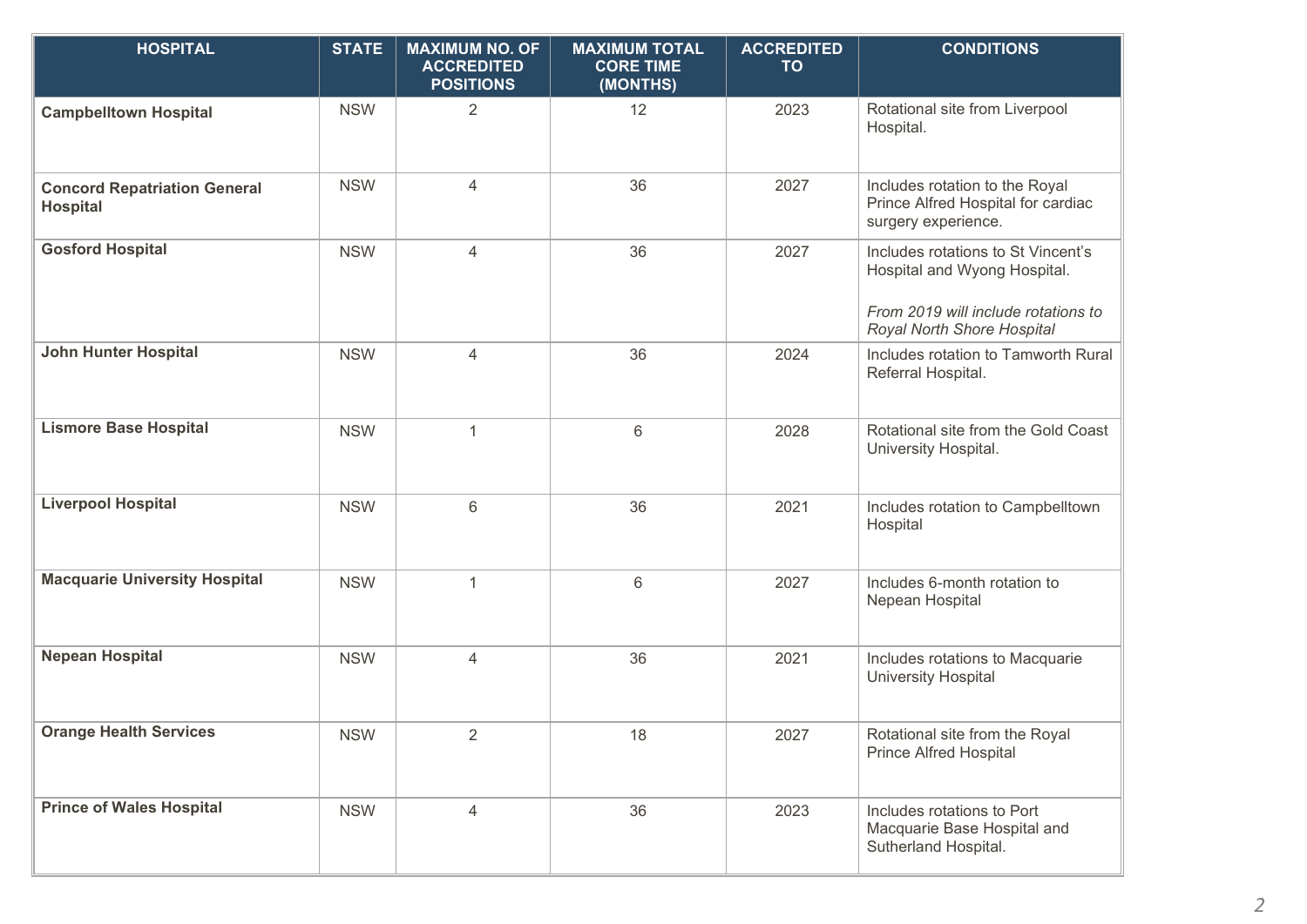| <b>HOSPITAL</b>                               | <b>STATE</b> | <b>MAXIMUM NO. OF</b><br><b>ACCREDITED</b><br><b>POSITIONS</b> | <b>MAXIMUM TOTAL</b><br><b>CORE TIME</b><br>(MONTHS) | <b>ACCREDITED</b><br><b>TO</b> | <b>CONDITIONS</b>                                                                                                             |
|-----------------------------------------------|--------------|----------------------------------------------------------------|------------------------------------------------------|--------------------------------|-------------------------------------------------------------------------------------------------------------------------------|
| <b>Port Macquarie Base Hospital</b>           | <b>NSW</b>   | 1                                                              | 6                                                    | 2023                           | Rotational site from Prince of Wales<br>Hospital and Sutherland Hospital.                                                     |
| <b>Royal North Shore Hospital</b>             | <b>NSW</b>   | 5                                                              | 36                                                   | 2027                           | From 2019, will include rotation<br>from Gosford Hospital                                                                     |
| <b>Royal Prince Alfred Hospital</b>           | <b>NSW</b>   | 8                                                              | 36                                                   | 2024                           | Includes rotations to Bankstown-<br>Lidcombe Hospital, Orange Health<br>Service and Alice Springs Hospital                    |
| <b>St George Hospital</b>                     | <b>NSW</b>   | 3                                                              | 36                                                   | 2023                           |                                                                                                                               |
| <b>St Vincent's Hospital</b>                  | <b>NSW</b>   | $\boldsymbol{9}$                                               | 36                                                   | 2021                           | Includes rotations to Bankstown-<br>Lidcombe Hospital, Gosford/Wyong<br>Hospitals and Wagga Wagga Rural<br>Referral Hospital. |
| <b>Sutherland Hospital</b>                    | <b>NSW</b>   | $\overline{2}$                                                 | 18                                                   | 2027                           | Rotational site from Prince of Wales<br>Hospital and Port Macquarie Base<br>Hospital.                                         |
| <b>Tamworth Rural Referral Hospital</b>       | <b>NSW</b>   | $\mathbf{1}$                                                   | 3                                                    | 2024                           | Rotational site from John Hunter<br>Hospital.                                                                                 |
| Wagga Wagga Rural Referral<br><b>Hospital</b> | <b>NSW</b>   | $\mathbf{1}$                                                   | 12                                                   | 2028                           | Rotational site from St Vincent's<br>Hospital.                                                                                |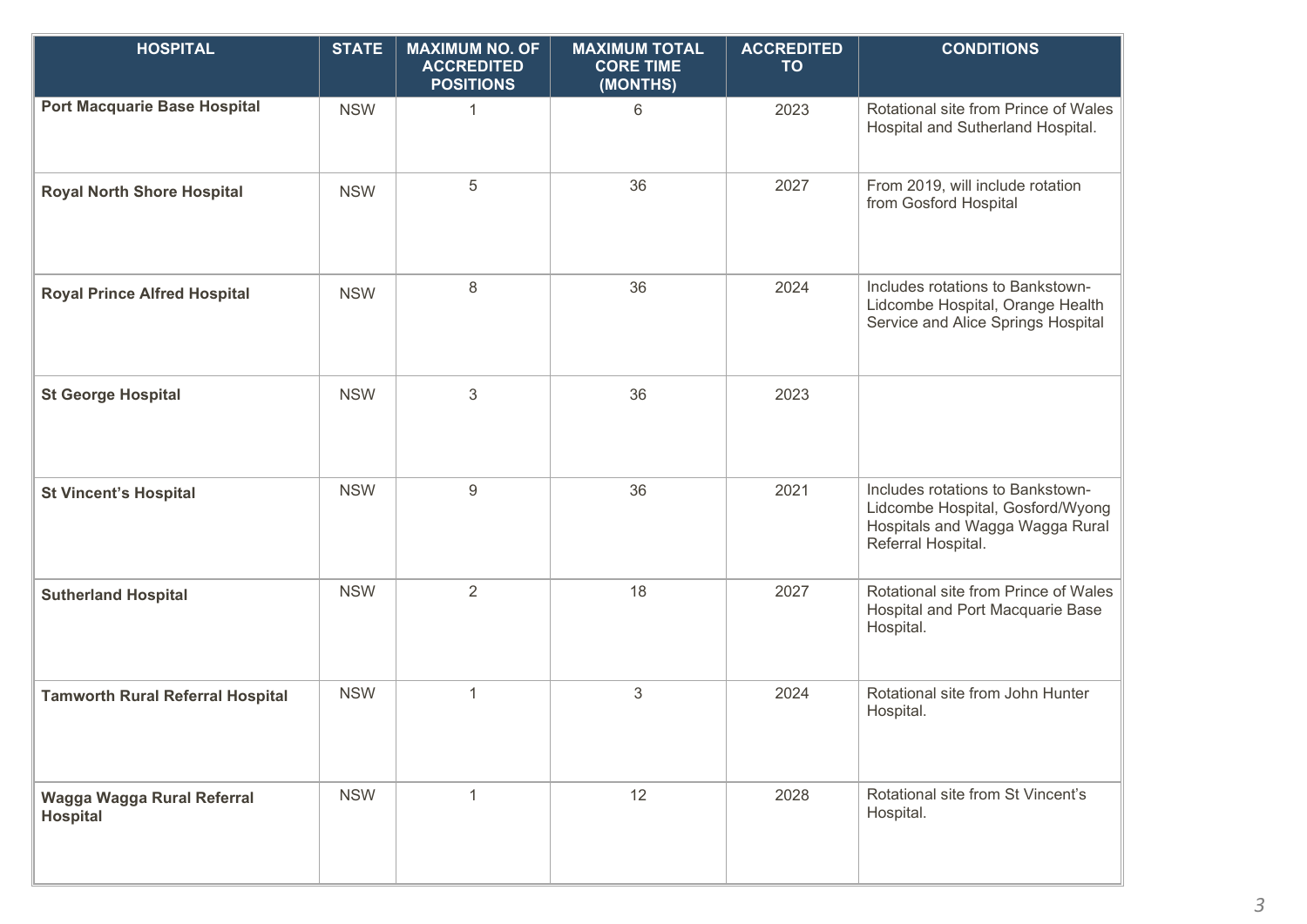| <b>HOSPITAL</b>                       | <b>STATE</b> | <b>MAXIMUM NO. OF</b><br><b>ACCREDITED</b><br><b>POSITIONS</b> | <b>MAXIMUM TOTAL</b><br><b>CORE TIME</b><br>(MONTHS) | <b>ACCREDITED</b><br><b>TO</b> | <b>CONDITIONS</b>                                                             |
|---------------------------------------|--------------|----------------------------------------------------------------|------------------------------------------------------|--------------------------------|-------------------------------------------------------------------------------|
| <b>Westmead Hospital</b>              | <b>NSW</b>   | $\overline{7}$                                                 | 36                                                   | 2027                           | Includes rotation to Auburn<br>Hospital.                                      |
| <b>Wollongong Hospital</b>            | <b>NSW</b>   | $\mathfrak{S}$                                                 | 36                                                   | 2022                           |                                                                               |
| <b>Wyong Hospital</b>                 | <b>NSW</b>   | $\mathbf{1}$                                                   | $6\,$                                                | 2027                           | Rotational site from Gosford<br>Hospital and St Vincent's Hospital.           |
| <b>Cairns Hospital</b>                | <b>QLD</b>   | $\overline{2}$                                                 | 12                                                   | 2026                           | Rotational site from The Princess<br>Alexandra                                |
| <b>Gold Coast University Hospital</b> | QLD          | $\overline{4}$                                                 | 36                                                   | 2027                           | Includes rotations to Robina<br><b>Hospital and Lismore Base</b><br>Hospital. |
| <b>Ipswich Hospital</b>               | QLD          | $\mathbf{1}$                                                   | $\,6\,$                                              | 2025                           | Rotational site from Princess<br>Alexandra Hospital.                          |
| <b>Logan Hospital</b>                 | QLD          | $\mathbf{1}$                                                   | $\sqrt{3}$                                           | 2028                           | Rotational site from Princess<br>Alexandra Hospital.                          |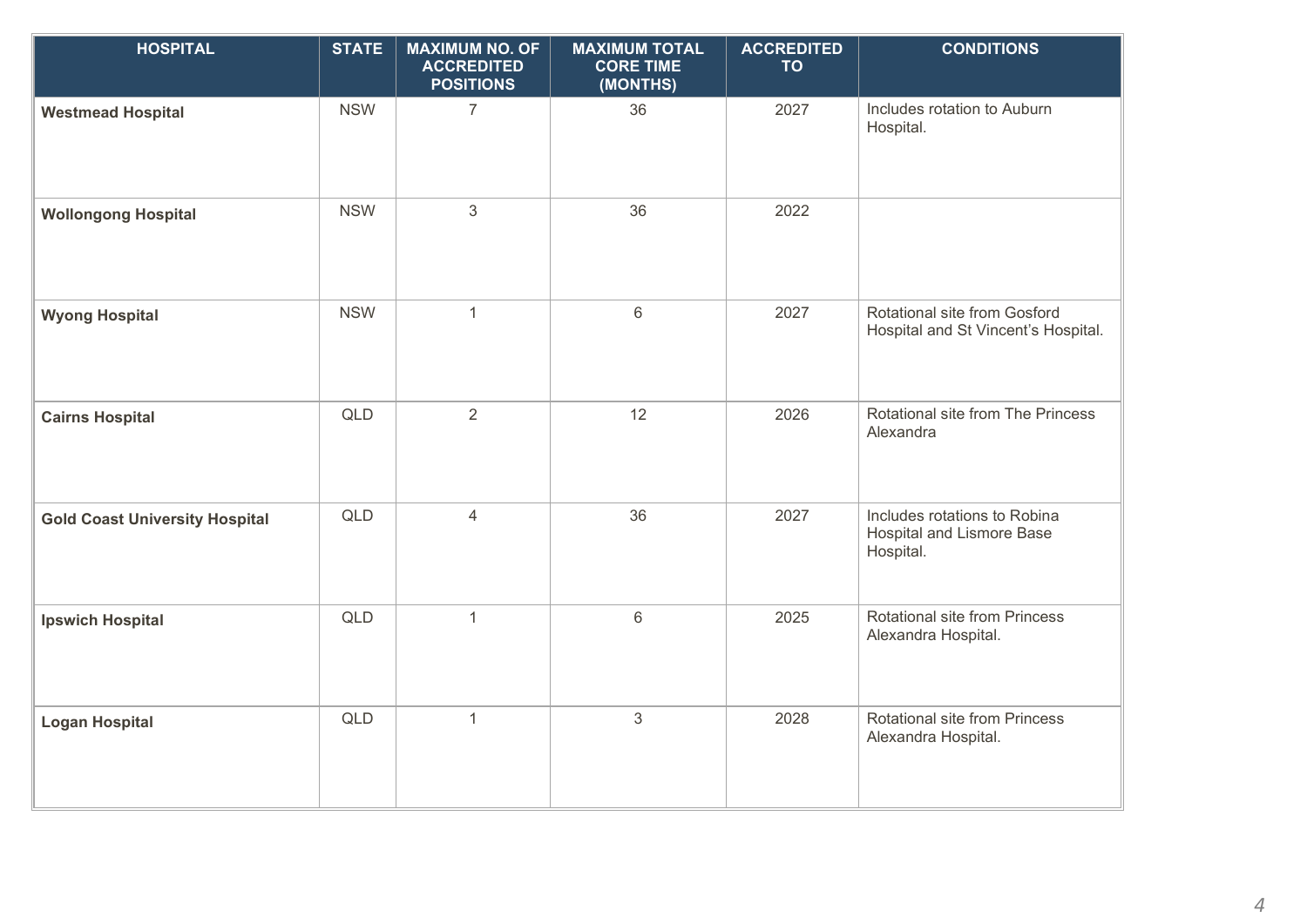| <b>HOSPITAL</b>                                      | <b>STATE</b> | <b>MAXIMUM NO. OF</b><br><b>ACCREDITED</b><br><b>POSITIONS</b> | <b>MAXIMUM TOTAL</b><br><b>CORE TIME</b><br>(MONTHS) | <b>ACCREDITED</b><br><b>TO</b> | <b>CONDITIONS</b>                                                                                                                                          |
|------------------------------------------------------|--------------|----------------------------------------------------------------|------------------------------------------------------|--------------------------------|------------------------------------------------------------------------------------------------------------------------------------------------------------|
| <b>Mackay Base Hospital</b>                          | <b>QLD</b>   | $\overline{2}$                                                 | 12                                                   | 2027                           | Rotational site from The Prince<br>Charles Hospital.                                                                                                       |
| <b>Mater Hospital Brisbane</b>                       | QLD          | $\mathbf{1}$                                                   | $6\phantom{1}$                                       | 2027                           | Rotational site from Princess<br>Alexandra Hospital.                                                                                                       |
| <b>Prince Charles Hospital</b>                       | QLD          | 11                                                             | 36                                                   | 2023                           | Includes rotations to Gold Coast<br>University Hospital, Mackay Base<br>Hospital, Nambour General<br>Hospital and, Royal Brisbane and<br>Women's Hospital. |
| <b>Princess Alexandra Hospital</b>                   | <b>QLD</b>   | 11                                                             | 36                                                   | 2023                           | Includes rotations to Cairns<br>Hospital, Mater Public Hospital,<br>Logan Hospital<br>From 2020, will include rotations to<br>Ipswich Hospital.            |
| <b>Robina Hospital</b>                               | <b>QLD</b>   | $\mathbf{1}$                                                   | 3                                                    | 2027                           | Rotational site from the Gold Coast<br>University Hospital.                                                                                                |
| <b>Royal Brisbane and Women's</b><br><b>Hospital</b> | <b>QLD</b>   | $\overline{7}$                                                 | 36                                                   | 2027                           | Includes rotation to Sunshine Coast<br><b>University Hospital</b>                                                                                          |
| <b>Sunshine Coast University Hospital</b>            | <b>QLD</b>   | $\overline{4}$                                                 | 36                                                   | 2023                           | Rotational site from Royal Brisbane<br>and Women's Hospital                                                                                                |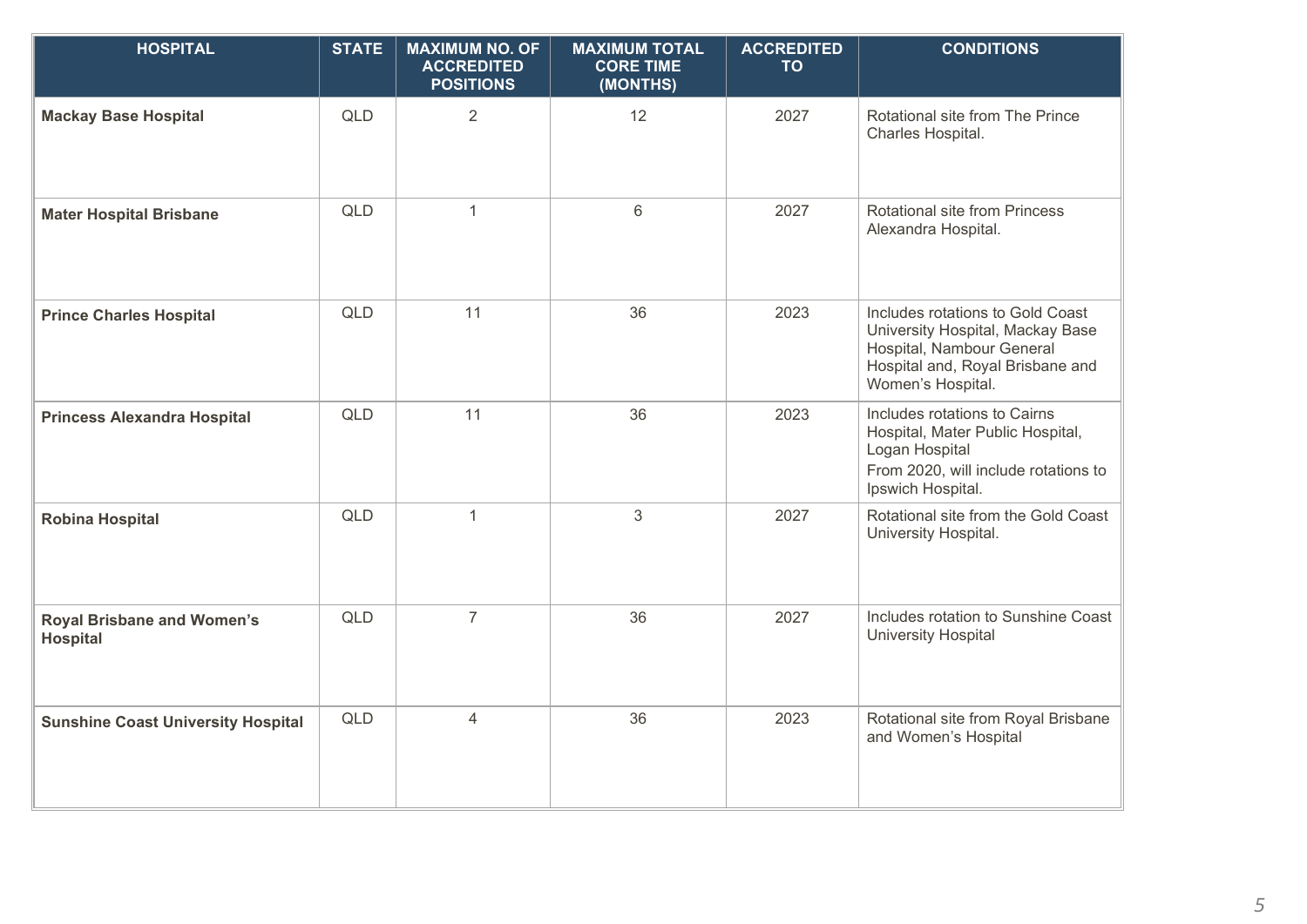| <b>HOSPITAL</b>                                                          | <b>STATE</b> | <b>MAXIMUM NO. OF</b><br><b>ACCREDITED</b><br><b>POSITIONS</b> | <b>MAXIMUM TOTAL</b><br><b>CORE TIME</b><br>(MONTHS) | <b>ACCREDITED</b><br><b>TO</b> | <b>CONDITIONS</b>                                                                                                      |
|--------------------------------------------------------------------------|--------------|----------------------------------------------------------------|------------------------------------------------------|--------------------------------|------------------------------------------------------------------------------------------------------------------------|
| <b>Townsville University Hospital</b>                                    | <b>QLD</b>   | 3                                                              | 24                                                   | 2026                           |                                                                                                                        |
| <b>Alice Springs Hospital</b>                                            | <b>NT</b>    | $\mathbf{1}$                                                   | 3                                                    | 2028                           | Rational site from Central Adelaide<br>Local Health Network (CALHN)                                                    |
| <b>Royal Darwin Hospital</b>                                             | <b>NT</b>    | $\mathbf{1}$                                                   | 12                                                   | 2027                           | Rotational site from Flinders<br>Medical Centre.                                                                       |
| <b>Lyell McEwin Health Service</b>                                       | <b>SA</b>    | 3                                                              | 36                                                   | 2023                           | Includes rotation to Ashford<br>Hospital, Queen Elizabeth Hospital<br>and Flinders Medical Centre                      |
| <b>Flinders Medical Centre</b>                                           | <b>SA</b>    | 5                                                              | 36                                                   | 2023                           | Includes rotations to Royal Darwin<br>Hospital                                                                         |
| <b>Royal Adelaide Hospital</b><br>Central Adelaide Local Health Network  | <b>SA</b>    | $\overline{4}$                                                 | 36                                                   | 2025                           | Under Central Adelaide Local<br><b>Health Network</b>                                                                  |
| <b>Queen Elizabeth Hospital</b><br>Central Adelaide Local Health Network | <b>SA</b>    | $\overline{2}$                                                 | 36                                                   | 2025                           | Under Central Adelaide Local<br>Health Network.<br>Includes rotations to Ashford<br>Hospital and Lyell McEwin Hospital |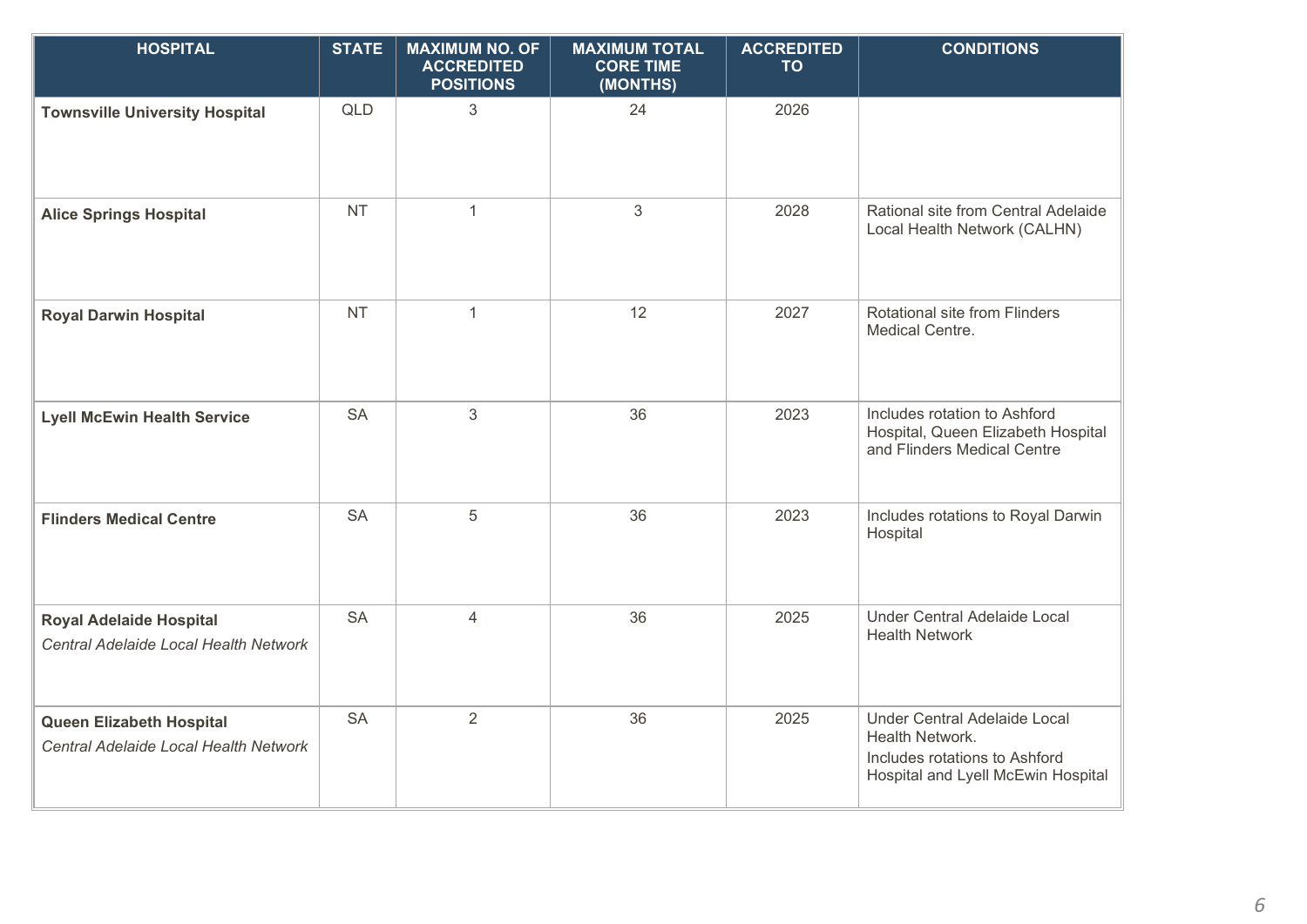| <b>HOSPITAL</b>                    | <b>STATE</b> | <b>MAXIMUM NO. OF</b><br><b>ACCREDITED</b><br><b>POSITIONS</b> | <b>MAXIMUM TOTAL</b><br><b>CORE TIME</b><br>(MONTHS) | <b>ACCREDITED</b><br><b>TO</b> | <b>CONDITIONS</b>                                                              |
|------------------------------------|--------------|----------------------------------------------------------------|------------------------------------------------------|--------------------------------|--------------------------------------------------------------------------------|
| <b>Launceston General Hospital</b> | <b>TAS</b>   | $\overline{2}$                                                 | 36                                                   | 2022                           | Includes rotations to Royal Hobart<br>Hospital and Royal Melbourne<br>Hospital |
| <b>Royal Hobart Hospital</b>       | <b>TAS</b>   | 3                                                              | 36                                                   | 2027                           | Includes Rotation to Royal<br>Melbourne Hospital                               |
| <b>Alfred Hospital</b>             | <b>VIC</b>   | 5                                                              | 36                                                   | 2025                           | Victorian Rotational Site                                                      |
| <b>Austin Hospital</b>             | <b>VIC</b>   | 5                                                              | 36                                                   | 2023                           | Victorian Rotational Site                                                      |
| <b>Ballarat Base Hospital</b>      | <b>VIC</b>   | $\mathbf{1}$                                                   | $\,6\,$                                              | 2027                           | Victorian Rotational Site                                                      |
| <b>Bendigo Health</b>              | <b>VIC</b>   | $\overline{2}$                                                 | $\,6\,$                                              | 2023                           | Victorian Rotational Site                                                      |
| <b>Box Hill Hospital</b>           | <b>VIC</b>   | $\overline{4}$                                                 | 36                                                   | 2023                           | Victorian Rotational Site                                                      |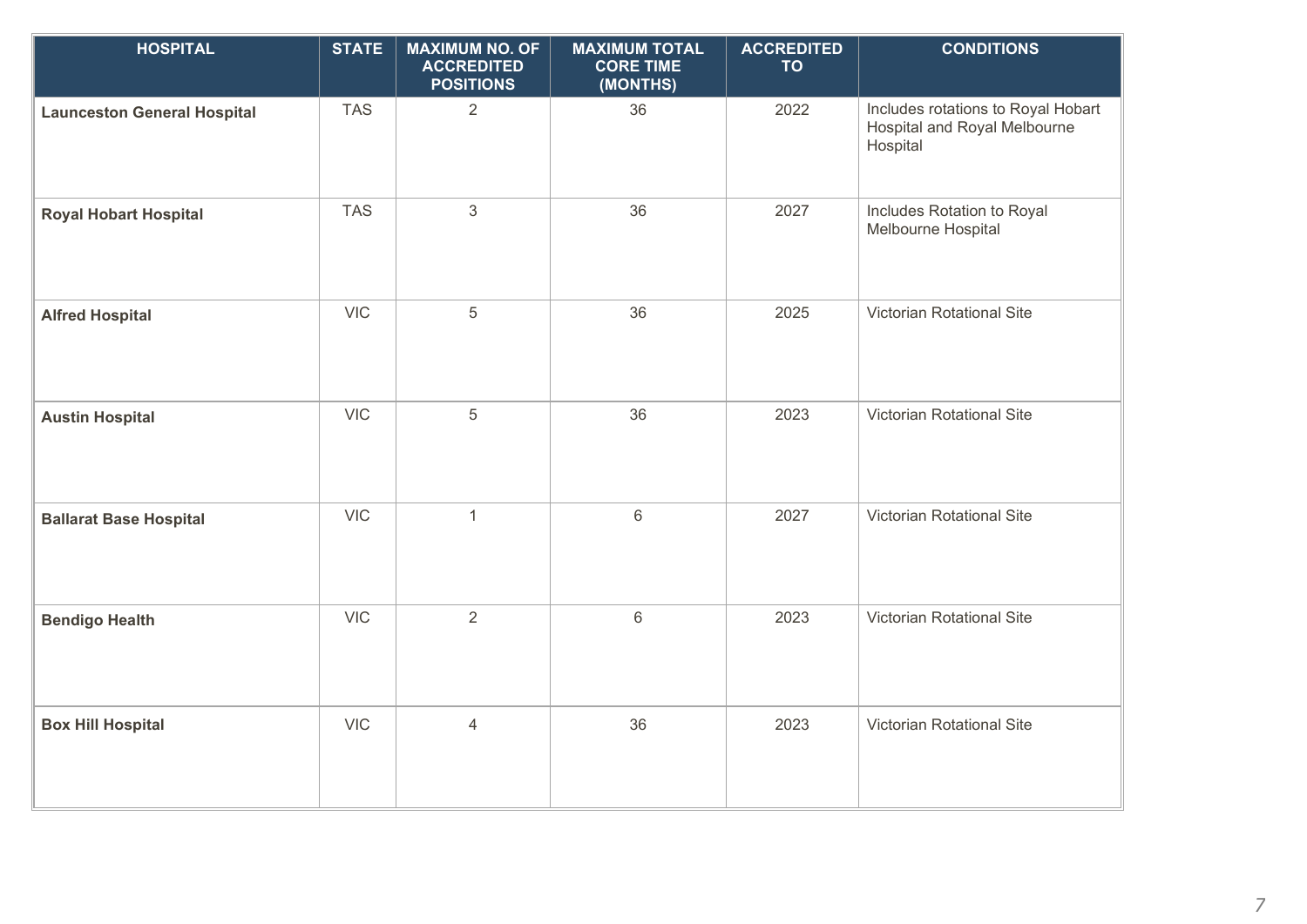| <b>HOSPITAL</b>                                          | <b>STATE</b> | <b>MAXIMUM NO. OF</b><br><b>ACCREDITED</b><br><b>POSITIONS</b> | <b>MAXIMUM TOTAL</b><br><b>CORE TIME</b><br>(MONTHS) | <b>ACCREDITED</b><br><b>TO</b> | <b>CONDITIONS</b>                               |
|----------------------------------------------------------|--------------|----------------------------------------------------------------|------------------------------------------------------|--------------------------------|-------------------------------------------------|
| <b>Frankston Hospital</b>                                | <b>VIC</b>   | $\overline{2}$                                                 | $6\,$                                                | 2023                           | Victorian Rotational Site                       |
| Mildura Base Hospital/Mildura<br><b>Cardiology (STP)</b> | <b>VIC</b>   | $\mathbf{1}$                                                   | $\mathbf{3}$                                         | 2026                           | Rotational site from The Alfred                 |
| <b>Monash Health</b>                                     | <b>VIC</b>   | $\sqrt{5}$                                                     | 36                                                   | 2026                           |                                                 |
| <b>Northern Hospital</b>                                 | <b>VIC</b>   | 2                                                              | 24                                                   | 2025                           | Victorian Rotational Site                       |
| <b>Royal Melbourne Hospital</b>                          | <b>VIC</b>   | $\overline{5}$                                                 | 36                                                   | 2027                           | Victorian Rotational Site                       |
| <b>St Vincent's Hospital</b>                             | <b>VIC</b>   | $\sqrt{3}$                                                     | 36                                                   | 2023                           | Victorian Rotational Site                       |
| <b>University Hospital Geelong</b>                       | <b>VIC</b>   | $\mathfrak{Z}$                                                 | 36                                                   | 2026                           | Includes rotation to Ballarat Base<br>Hospital. |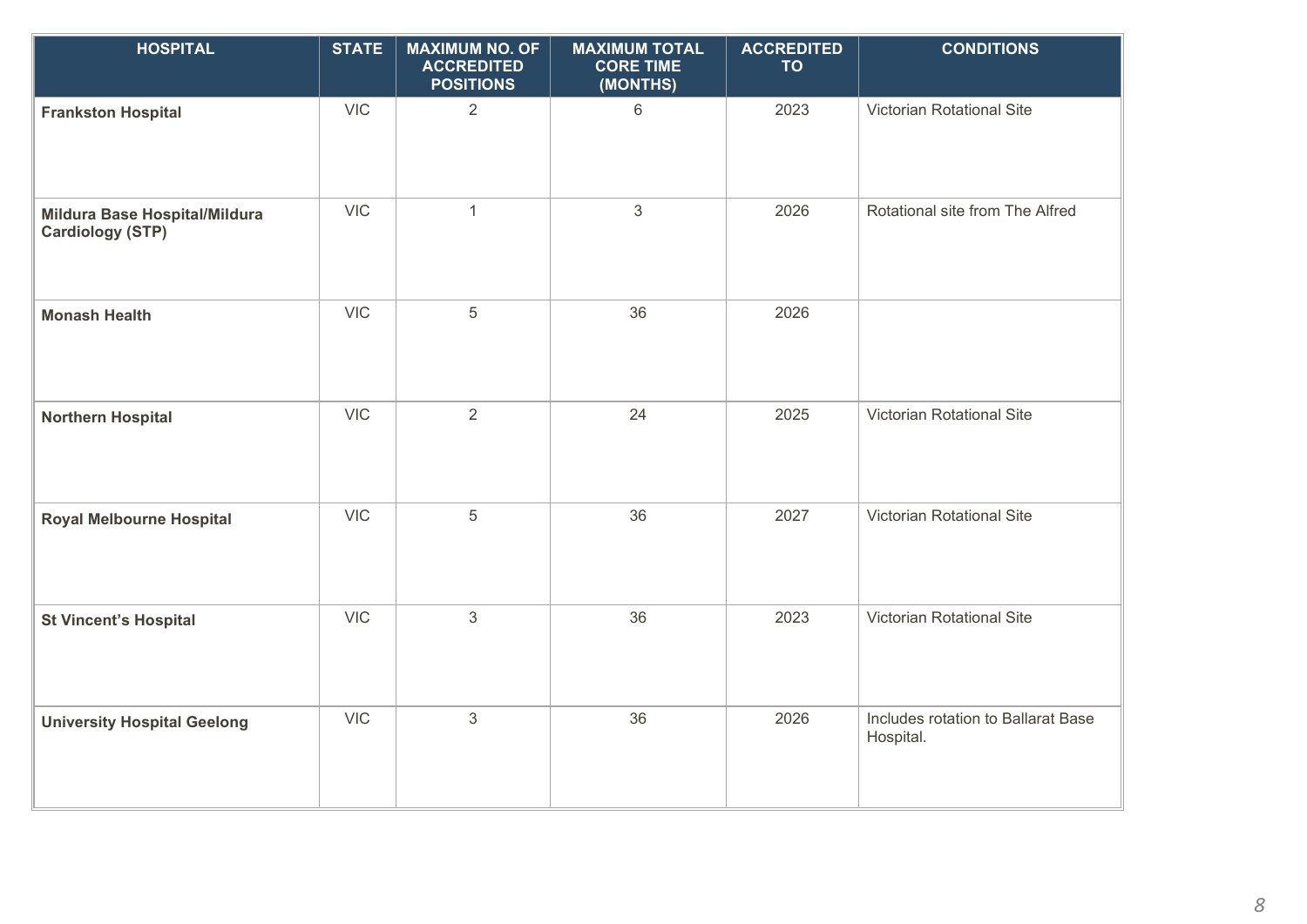| <b>HOSPITAL</b>                            | <b>STATE</b> | <b>MAXIMUM NO. OF</b><br><b>ACCREDITED</b><br><b>POSITIONS</b> | <b>MAXIMUM TOTAL</b><br><b>CORE TIME</b><br>(MONTHS) | <b>ACCREDITED</b><br><b>TO</b> | <b>CONDITIONS</b>                                                                                                                                       |
|--------------------------------------------|--------------|----------------------------------------------------------------|------------------------------------------------------|--------------------------------|---------------------------------------------------------------------------------------------------------------------------------------------------------|
| <b>Western Health (Footscray Hospital)</b> | <b>VIC</b>   | 4                                                              | 36                                                   | 2027                           | Includes rotations between<br>Footscray Hospital and Sunshine<br>Hospital.                                                                              |
| <b>Fiona Stanley Hospital</b>              | <b>WA</b>    | 5                                                              | 36                                                   | 2027                           |                                                                                                                                                         |
| <b>Joondalup Health Campus</b>             | <b>WA</b>    | $\overline{1}$                                                 | 6                                                    | 2023                           | On from rotation from the Western<br>Australian program (parent sites:<br>Sir Gairdner Hospital, Fiona<br>Stanley Hospital and Royal Perth<br>Hospital) |
| <b>Royal Perth Hospital</b>                | <b>WA</b>    | $\mathfrak{S}$                                                 | 36                                                   | 2028                           | Includes rotations to Fiona Stanley<br>Hospital and Sir Charles Gairdner<br>Hospital.                                                                   |
| <b>Sir Charles Gairdner Hospital</b>       | <b>WA</b>    | $\mathfrak{S}$                                                 | 36                                                   | 2023                           | Includes rotations to Fiona Stanley<br>Hospital and Royal Perth Hospital.                                                                               |

## **PAEDIATRICS AND CHILD HEALTH MEDICINE**

| <b>HOSPITAL</b>                                          | <b>STATE</b> | MAXIMUM NO. OF<br><b>ACCREDITED</b><br><b>POSITIONS</b> | <b>MAXIMUM TOTAL</b><br><b>CORE TIME</b><br>(MONTHS) | <b>ACCREDITED</b><br>TO | <b>CONDITIONS</b> |
|----------------------------------------------------------|--------------|---------------------------------------------------------|------------------------------------------------------|-------------------------|-------------------|
| <b>Sydney Children's Hospital</b>                        | <b>NSW</b>   |                                                         |                                                      | 2021                    |                   |
| (Sydney Children's Hospitals Network<br>Cardiac Service) |              |                                                         |                                                      |                         |                   |